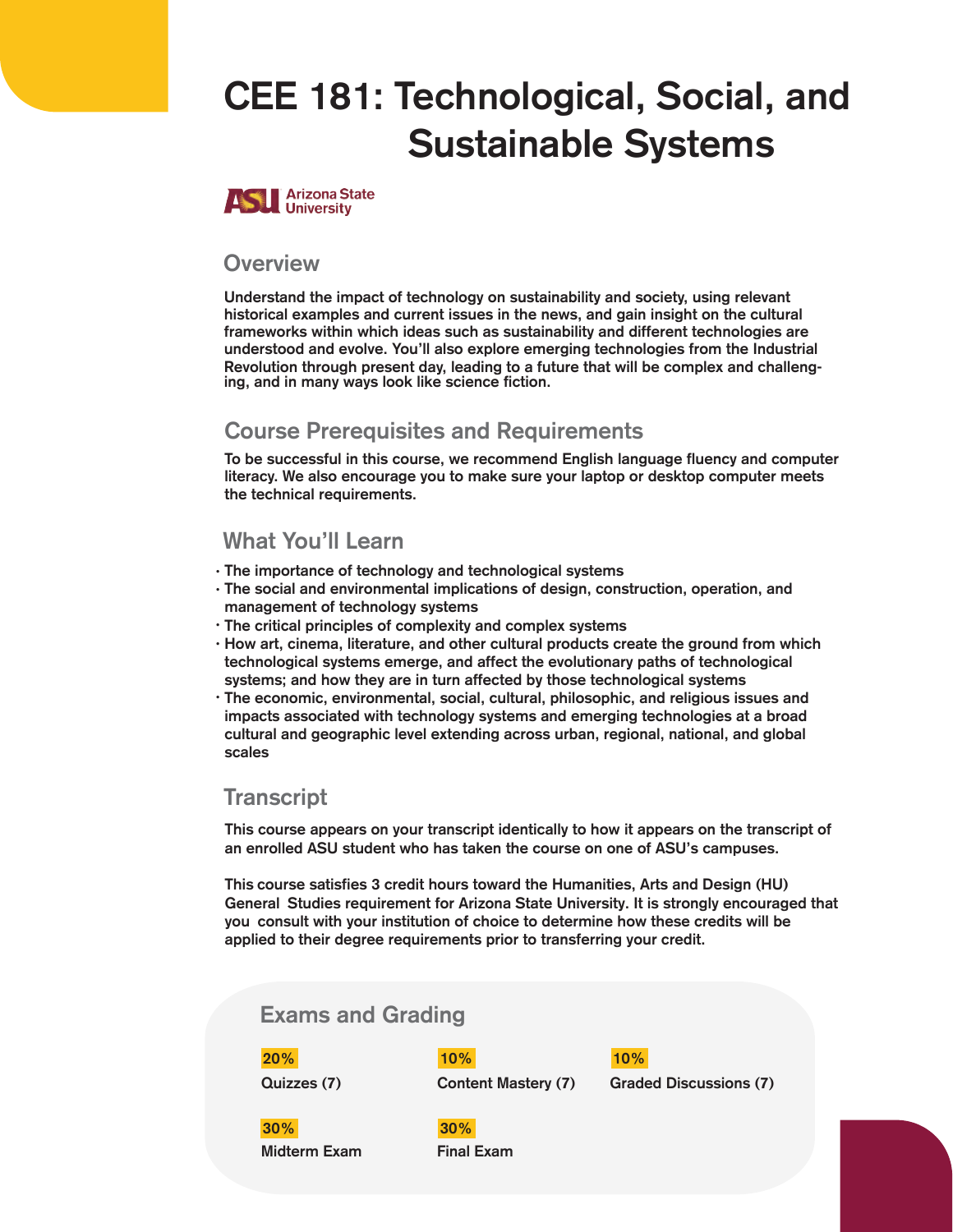## **Creators**

### Brad Allenby

President's Professor, Civil, Environmental, and Sustainable Engineering, Professor of Law, Director, Center for Earth Systems Engineering and Management

Dr. Braden R. Allenby is currently Lincoln Professor of Engineering and Ethics, and President's Professor of civil, environmental and sustainable engineering and professor of law, at Arizona State University. He is the founding director of the Center for Earth Systems Engineering and Management, and the founding chair of the Consortium for Emerging



Technologies, Military Operations, and National Security, at Arizona State University. He is also an American Association for the Advancement of Science (AAAS) fellow, a Batten Fellow in Residence at the University of Virginia's Darden Graduate School of Business Administration, and a fellow of the Royal Society for the Arts, Manufactures and Commerce. He was the U.S. Naval Academy Stockdale Fellow (2009-2010), a Templeton Fellow (2008-2010), and the J. Herbert Hollowman Fellow at the National Academy of Engineering (1991-1992). During 1995 and 1996, he served as director of energy and environmental systems at Lawrence Livermore National Laboratory. His areas of expertise include industrial ecology, sustainable engineering, earth systems engineering and management, and emerging technologies. His latest books are "Industrial Ecology and Sustainable Engineering" (co-authored with Tom Graedel, 2010), "The Theory and Practice of Sustainable Engineering" (Pearson/ Prentice-Hall, 2011), and "The Techno-Human Condition" (with Dan Sarewitz, 2011).